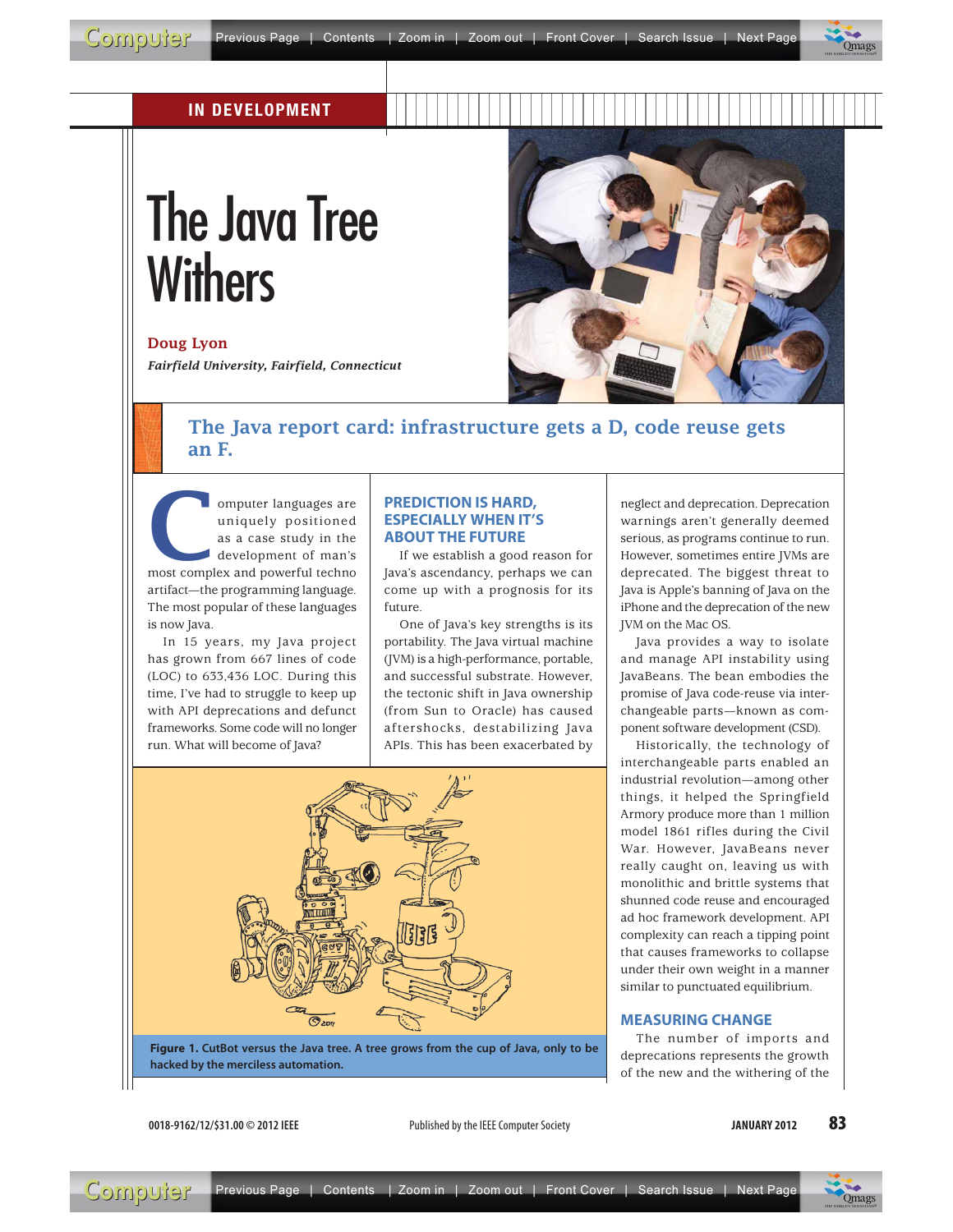π

# IN DEVELOPMENT

| Table 1. Core Java API.*                             |                          |                                  |                     |  |
|------------------------------------------------------|--------------------------|----------------------------------|---------------------|--|
| <b>Version</b>                                       | <b>Number of imports</b> | <b>Number of</b><br>deprecations | <b>Release year</b> |  |
| <b>JDK1.1</b>                                        | 415                      | 41                               | 1997                |  |
| <b>JDK1.2</b>                                        | 1,108                    | 99                               | 1998                |  |
| <b>JDK1.3</b>                                        | 22,545                   | 967                              | 2000                |  |
| <b>JDK1.5</b>                                        | 49,471                   | 1,285                            | 2004                |  |
| <b>JDK1.6</b>                                        | 90,788                   | 1,868                            | 2006                |  |
| *JDK1.4 is missing as the source code is unavailable |                          |                                  |                     |  |
| <b>Table 2. Endangered frameworks.</b>               |                          |                                  |                     |  |
| <b>API</b>                                           |                          | <b>Last update</b>               |                     |  |
| Java Sound                                           |                          | 2004                             |                     |  |
| <b>JMF</b>                                           |                          | 2003                             |                     |  |
| JAI                                                  |                          | 2008                             |                     |  |
| <b>JOGL</b>                                          |                          | 2008                             |                     |  |

| Table 3. Framework fossils. |                               |  |
|-----------------------------|-------------------------------|--|
| <b>Framework</b>            | <b>Status</b>                 |  |
| javax.comm                  | Replaced with RXTX            |  |
| <b>JNI</b>                  | Replaced with JNA             |  |
| OT <sub>4</sub> J           | Dead                          |  |
| JVM on iPhone               | Practically outlawed by Apple |  |
| JVM on Mac                  | Deprecated by Apple           |  |
| <b>FMJ/JMF</b>              | Replaced with JavaFX          |  |
|                             |                               |  |

Java 3D 2008

old. Measurement of deprecations or imports is an easy one-liner in Unix:

grep import -d recurse . | wc -l grep deprecated -d recurse . | wc -l

Based on the information in Table 1, we can make the following observations:

- The number of imports is doubling with every major release.
- The 10-year compound annual growth rate of deprecations is 46 percent. On average, deprecations have doubled every 18 months.

Deprecations are the dark side to API growth and have a nonlinear cost. Interpackage association and framework complexity are functions of the number of imports. The bigger the building, the more it will cost to change the foundation.

#### **Multimedia trench warfare**

Developers create frameworks in a competitive environment. For example, while doing multimedia programming, I reviewed the manuscript for a book by Tom Maremaa and William Stewart of Apple Computer titled *QuickTime for Java* (Morgan Kaufmann, 1999). QT4J became the de facto standard for digitization of streaming video on the Mac (and it worked well). However, QT4J wouldn't work on Solaris (since Sun never licensed QuickTime). Apple officially deprecated QT4J in the

same year the QuickTime book was published. QuickTime X no longer runs QT4J, and my QuickTime code is dead on that platform. There's no equivalent framework to take the place of QT4J on the Mac, only competing frameworks.

 $\overline{\phantom{a}}$  $\frac{1}{\sqrt{2}}$  $\overline{\phantom{a}}$  $\ddot{\phantom{1}}$ 

Java Media Framework can digitize video on Windows, but not the Mac. JMF "performance packs" enable fast execution on Windows, but not on the Mac. Worse, JMF first appeared in 1997 and hasn't been updated since 2004. In comparison, FMJ (Freedom for Media in Java) can't digitize video, at least, not on the Mac.

The chilling thought is that Oracle appears to have created a monolithic multimedia replacement for JMF, QT4J, and FMJ. The new technology is called JavaFX. For me, that's more than 6,000 LOC for JMF and another 1,000 LOC for QT4J—at least 7,000 LOC down the flusher. What do these changes cost?

## **THE COST OF DEPRECATION**

Java is the most widely used programming platform on the planet. In 2005, Sun reported there were 4.5 million Java developers. Oracle says that number increased to 9 million by 2010. A global developer population and demographic survey published by the Evans Data Corp. showed that 61 percent of the world's programmers used Java in 2009 (http://tinyurl.com/ yduglku). Deprecations impact an \_\_\_\_\_entire industry!

Suppose a deprecated LOC can be rewritten for just \$10 worth of time (an optimistic assumption, considering testing, documentation, and maintenance). My QT4Jdependent code is 1,000 lines long, so that should cost only \$10,000 worth of my time. Suppose 9 million programmers have, on average, 1,000 LOC to modify, at \$10 per line. That cost would be \$90 billion.

The entire software industry's output in 2008 was only \$303 billion (http://tinyurl.com/45ck4v). Deprecation of 1,000 LOC per year,